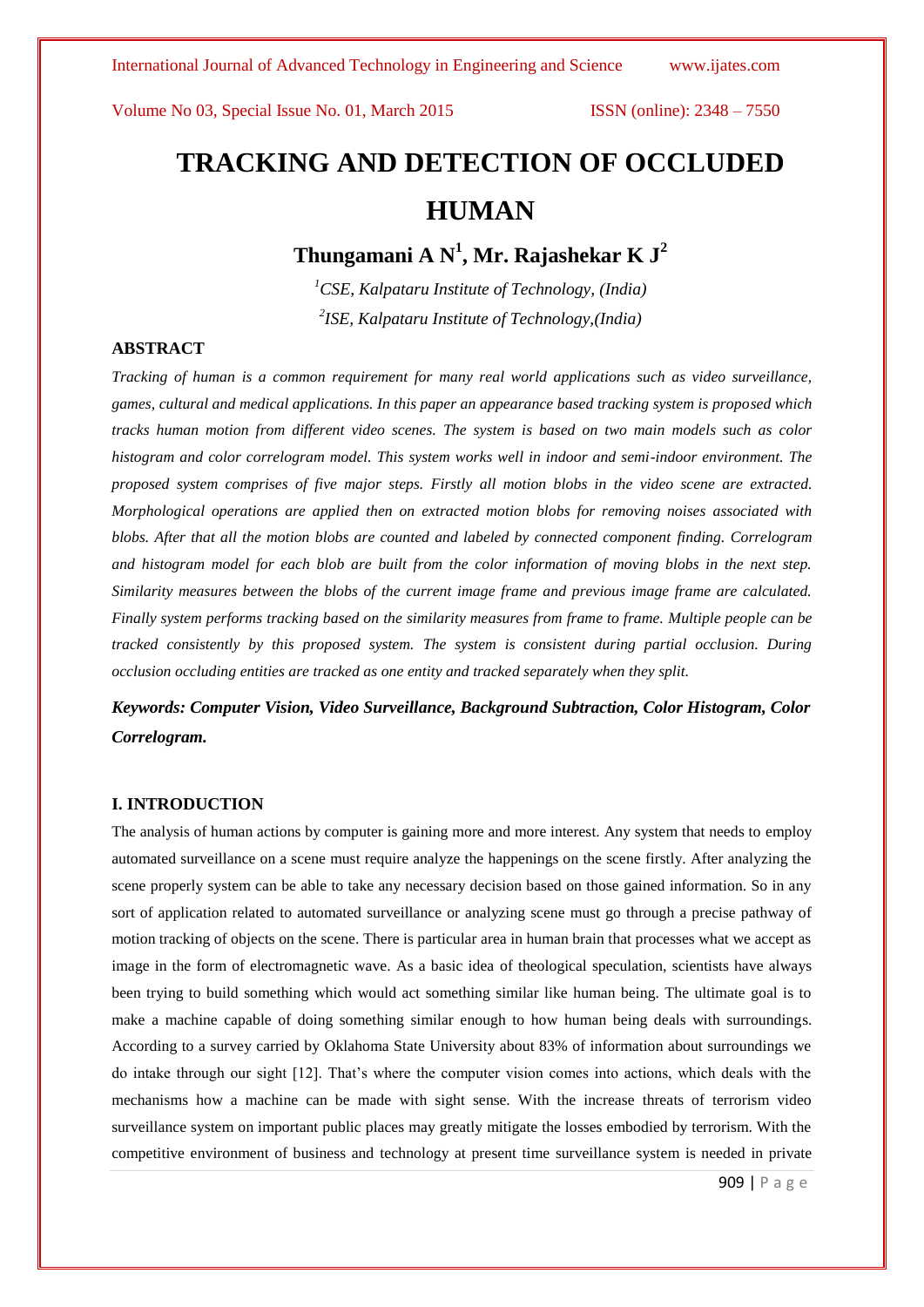security level to provide more secure and protected environment. As a whole human motion tracking firstly deals with detection of moving objects [1]. There are extensive approaches on human motion tracking [1, 2]. Presented approach is developed based on color information that is appearance of human motion entities. This system is capable of tracking each moving human on the video scene. Besides system has a total control on each moving blob on the video so that this control could be used in any kind of higher level analysis (activity recognition, human machine interaction). The system comprises of background subtraction, connected component finding, building models for moving entities and finally tracking the peoples based on built models. Proposed system is robust to gradual illumination changes because of application of adaptive update to the background and the color models. The system is developed assuming that the only moving entities on the video scene is human. The work is based on focusing indoor or semi -indoor environment, with static camera. But the system could easily be incorporated into outdoor environment.

#### **II. RELATED RESEARCH**

There are two vital phases of human motion tracking system. First one is the foreground segmentation. The most vital part of our proposed surveillance system is the extraction of foreground objects. Two mainly common techniques exist in the literature are the optical flow computation and background subtraction. Background subtraction works with calculating the differences between the foreground pixel and corresponding background pixel and with a help of threshold value final decision is taken. There are number of systems where background subtraction was adopted for foreground segmentation [1, 2, 4]. In [1] background subtraction was done by modeling, representing and maintaining background which is time consuming for special cases such as indoor environment with symmetric lighting all over the scene. Maintenance of statistical background used in [2], may flaw in gradual illumination with changing environment. Optical flow based methods have been used in [5]. As our main focus on to the tracking of human motion, we proposed a simple equation for background subtraction. Addressing tracking position is also an important portion of human man motion tracking. Several work have done for tracking purpose. Mean shift based methods used in [11] may flaw for lack of proper kernel choice or proper target model build up. Here in this paper, color based histogram and correlogram models are used for tracking. This method is very robust in case of rotation or challenging gradual illumination changes.

#### **III. ARCHITECTURE**

A total glance of the proposed system is given in the Fig 1. Brief description of each of the cited phases in the figure is discussed in the following sections with result.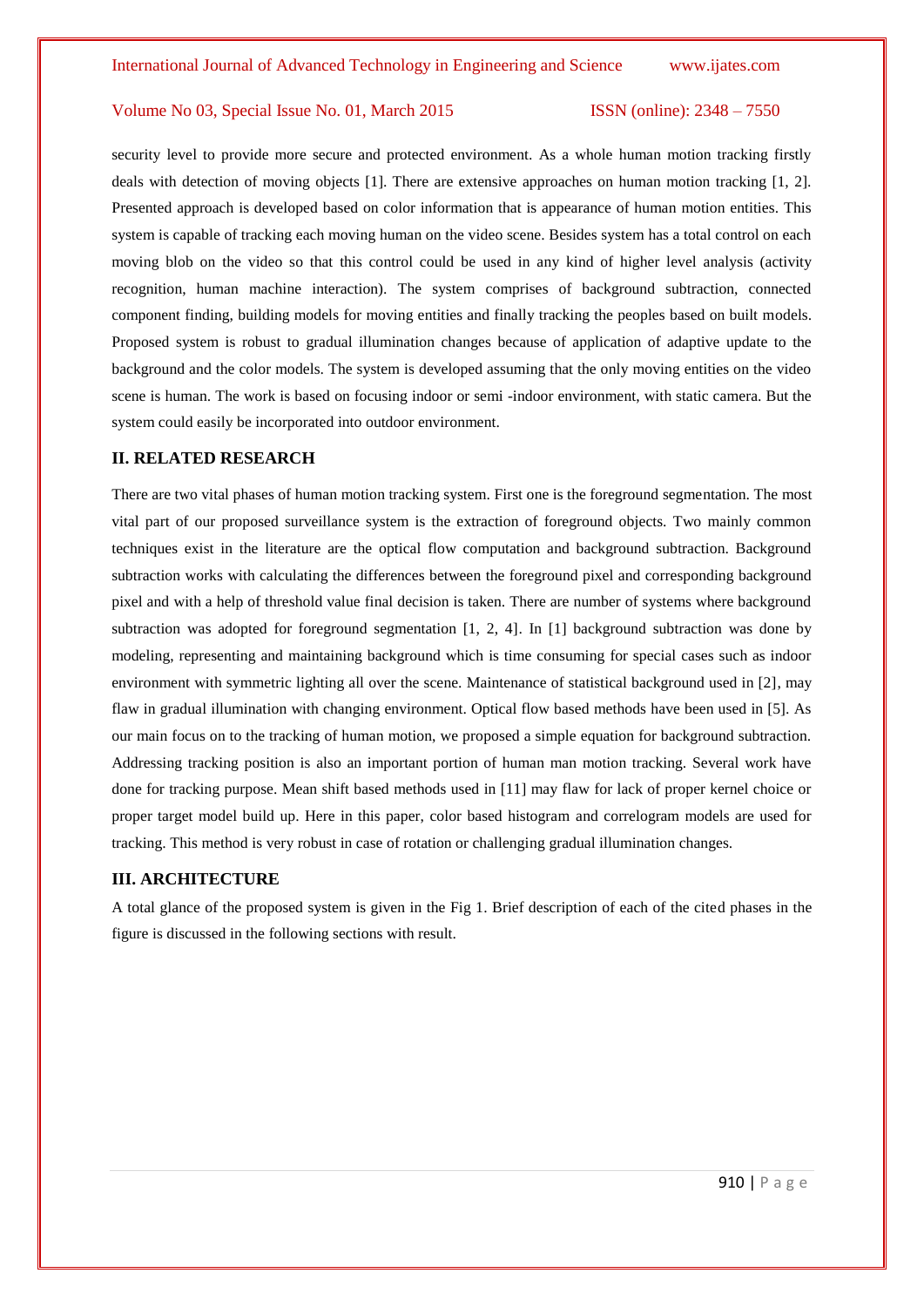

**Fig. 1. System architecture of Human Tracking System**

# **3.1 Foreground Segmentation**

Background subtraction method is used here to extract foreground objects from current image frame. From the input background image frame and current image frame the following equation is used to extract foreground objects,

FI<sub>(x,y)</sub>= 
$$
[(r_f \cdot r_b)^2 + (g_f \cdot g_b)^2 + (b_f \cdot b_b)^2]
$$
 (1)

Where  $FI_{(x,y)}$  is the extracted foreground pixel and  $r_f$ ,  $g_f$ ,  $b_f$  are the  $(x,y)$  pixel's RGB value of current image frame and *rb,*

 $g_b$ ,  $b_b$  are the corresponding pixel's RGB vector of background image. Then a threshold value is used to find out the correct foreground motion entities. Threshold value for the background subtraction is chosen statistically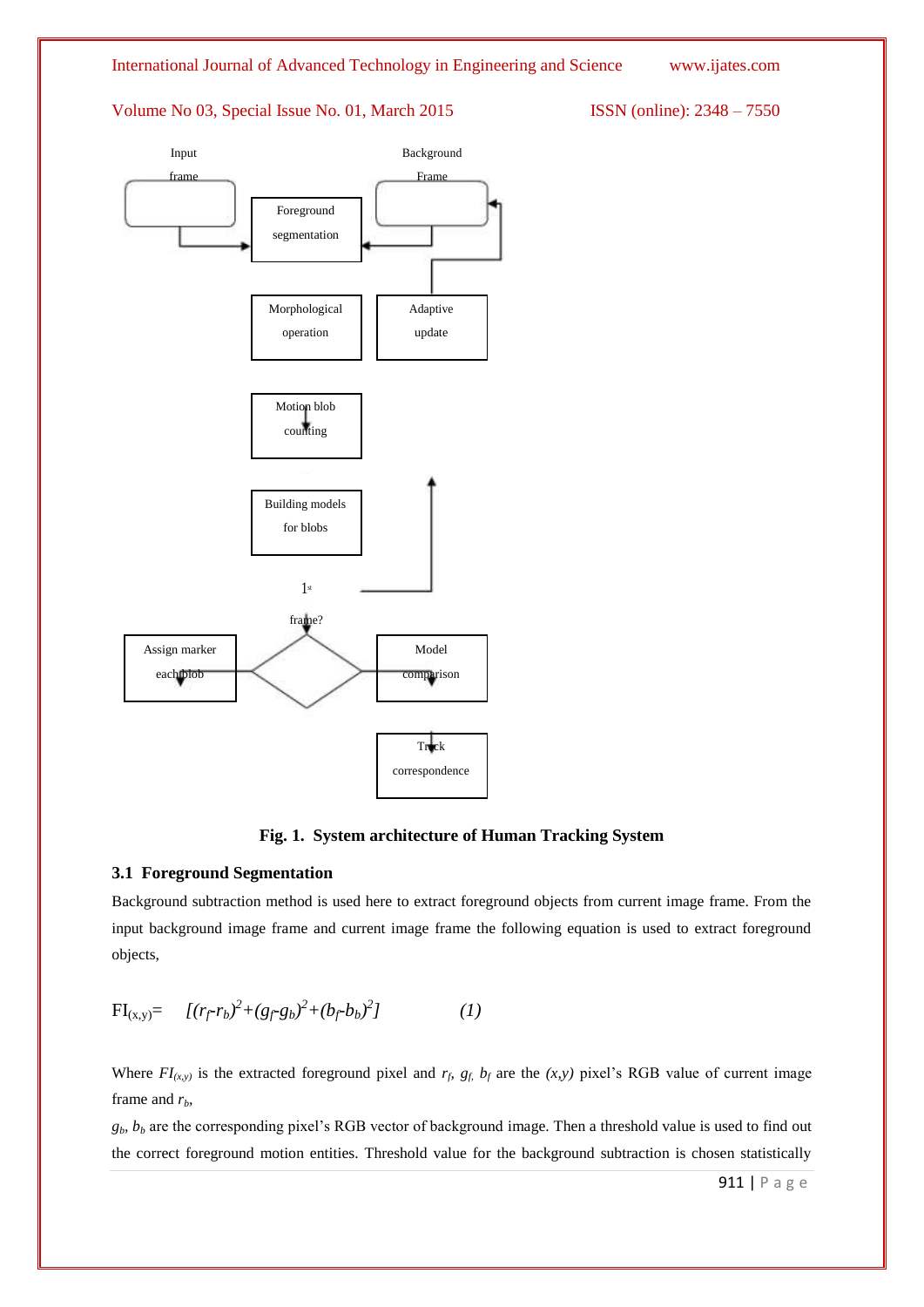from a set of tested historical thresholds. The system is run for a large number of test cases using heuristic threshold value for each test case. Finally from those values of heuristic threshold, mean value of threshold set is chosen which gives minimum standard deviation. This optimal threshold value is then used in the system.

### **3.2 . Morphological Operations**

Some unexpected noises appear due to unusual camera movements, gradual illumination changes. Holes are created inside extracted moving blobs which must be constructed to make the system's performance accurate. Image closing operation is applied to extracted foreground entities. Image closing operation is defined by an image dilation operation followed by an image erosion operation with same structuring element. As a structuring element a line vector of 10 pixels is used with 80 degree angles in the developed system. Elliptical or polygon shaped structuring element might grow the motion entity unusually at the edge. That's why vector line structuring element was chosen for this morphology.

### **3.3 Motion Blobs Counting**

Counting how many objects in the scene is the most crucial part of the system. All the connected components must be detected and controlled successfully for better tracking. Breadth First Search (BFS) is used to find all the connected components in the frame. Unexpected noises or existed blobs having no possibility of being human entity are removed in this phase based on a size thresholding. By the end of this phase system is able to answer the questions like how many people on the scene, how many pixels each human object consists of etc. The system also labeled each human for the purpose of tracking in future in this phase.

#### **3.4 Appearance Based Model**

System is based on appearance based color histogram and color correlogram models. Models for each detected human entity are built dynamically.

*1) Color histogram:* Color histogram is the frequency of color in an image showed in a structured way. Formally The color histogram h of image I is defined for  $i \in [m]$  such that  $hist<sub>i</sub>(c<sub>i</sub>)$  gives for any pixel in I, the probability that the color of the pixel is  $c_i$  could be defined as,

$$
hist_{I}(c_{i}) \qquad \qquad \underbrace{count_{I}(c_{i})}_{\text{size}_{I}} \qquad \qquad (2)
$$

Where, *count*  $I(c_i)$  is the count of pixels of color  $c_i$ ,

*size<sup>I</sup>* is the size of the image *I*. Color histogram model are built for each detected moving blob in the video scene and by

comparing models of current image frame with models of previous image frame tracking is achieved.

*2) Color correlogram:* Unlike histrogram color correlogram has some corretional information about frequency of color. Informally correlogram is the probability of a pixel to be some color from a pixel of some color in a given distance.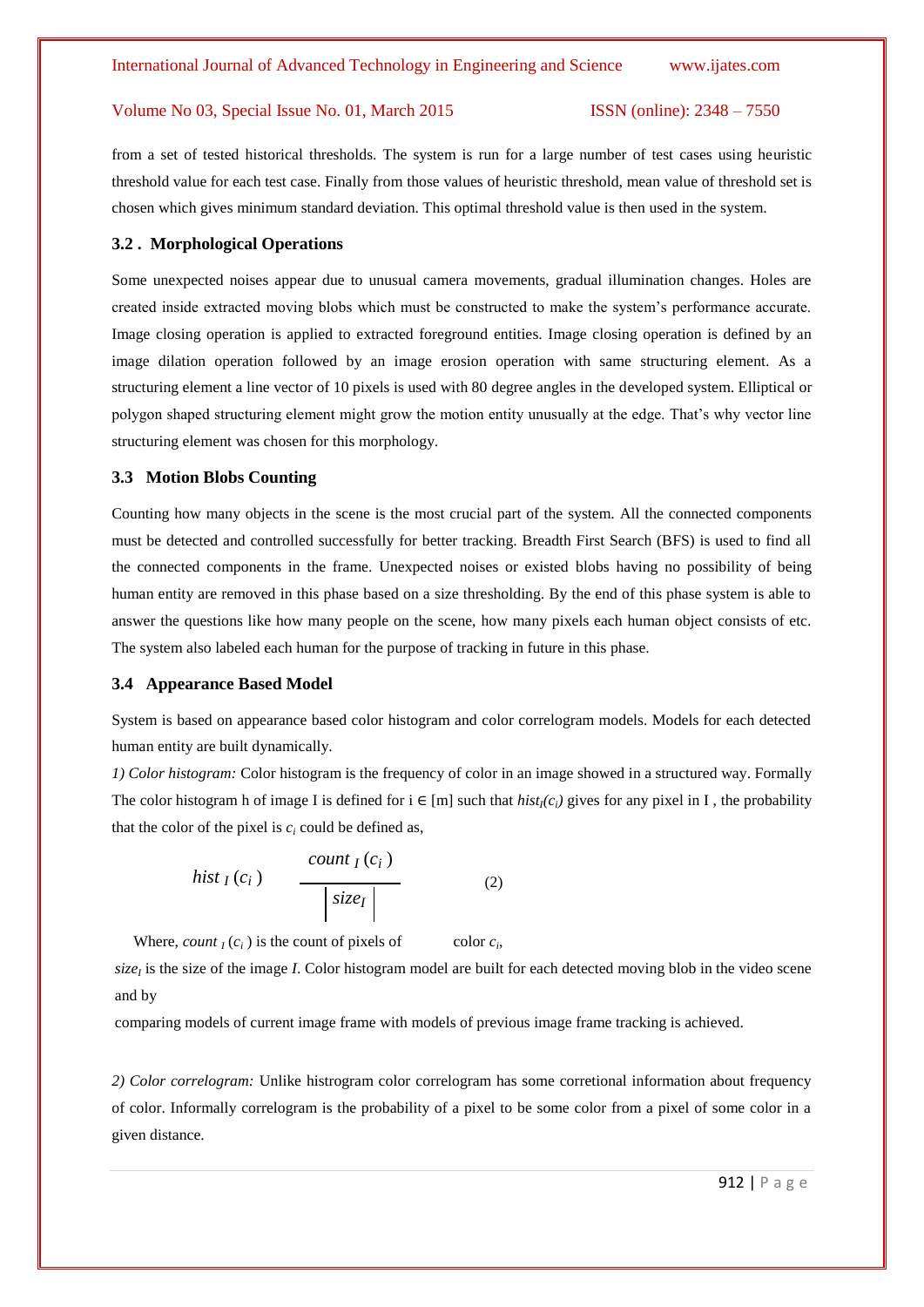Formally Correlogram value of a pixel of color  $c_i$  distance k to be of color  $c_i$  can be expressed as,

$$
correlI(ci, cj, k) = \frac{countI(ci, cj, k)}{8k * countI(ci)}
$$
\n(3)

Where  $count<sub>I</sub>(c<sub>i</sub>, c<sub>j</sub>, k)$  symbolizes the count of total of a pixel of color *ci* is *k* unit distant from another pixel of color *cj*. And 8k is a factor representing how many neighboring pixels in distance k. if *k*=1 then, 8 neighboring pixels, if k=2 then, 16 neighboring pixels and so on.( ) *I i count c* is the count of pixels of color ci in the image I. Correlogram models are also used for each moving blobs as histogram models. Main goal of using correlogram having still histogram is make the system robust to rotational changes of moving blobs from frame to frame.

#### **3.5 Similarity Measure**

Similarity measure is required among the models of current image frame's moving blobs and previous image frame's models for implementing the tracking from frame to frame. Once models have been acquired a good similarity measure is to be applied to get correct result. In this system a modified version of  $L_1$  distance norm is used. Suppose that we have *HP* and *HC*, the color histograms of previous and current frame respectively. Then

$$
SIM = \frac{\sum_{i=1}^{236} [(HP_i - HC_i)]}{\min(NC, NP)}
$$

our similarity result can be represented as,  $(4)$ 

Where *NP* is the number of pixels in the blob of previous frame, *NC* is the number of pixels in the blob of current frame.

The similarity measure of correlogram could be similarly represented.

#### **3.6 Tracking**

We have a value of each of the blobs of current image frame with each of blobs of previous image frame from equation (5). Based on this value and with comparing it with some threshold tracking decision are made. Threshold value may differ from the fact which one of histogram and correlogram is using. The equation here is used to find out the accurate correspondence of a moving entity of previous frame to another moving entity in the current frame,

$$
Mark_{i} = \bigcap_{i=1}^{NBC} \sum_{j=1}^{NBC} SIM(i, j)
$$
 (5)

Here NBC is the number of motion blobs in the current input image frame and NBP is the count of the number of motion blob in the previously processed image frame. ∩ denotes that system takes the marker from the previous frame's blob from where the similarity measure value is the minimum and above system's threshold. This is how the tracking occurs. There is exception for the first case that is when the first image frame is processed. For the first time there is no previous frame that's why only a unique marker to each blob is given at this step. This marker is consistently continuing in the later frame which is the sign of successful tracking. In case of occlusion this system handles the occluded entities as a single one and continue to track the group of people until they split. After an occluded object split, system tracks individually each entity. This system may

913 | P a g e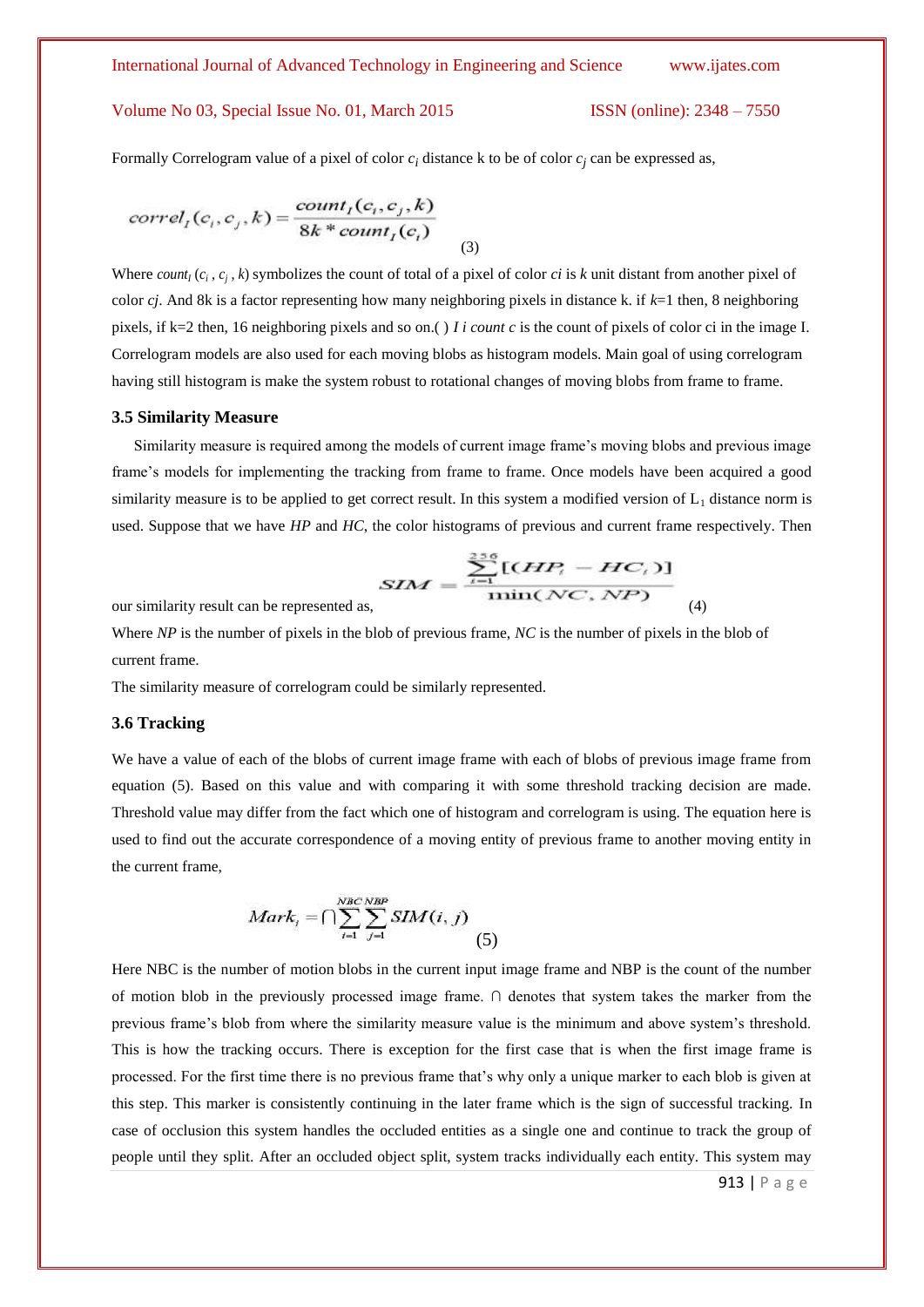change the marker of tracking but it holds the control over the object which might be useful for security purposes. It is very difficult to resolve the occluding situation in the surveillance system. This is because of camera is missing the occluded entity. The information needed to track the occluded object remains unavailable during an occlusion. Tracking application faces the occlusion problem in different ways. But none of these ways are stand alone to resolve problem if system uses single camera. System with multiple camera arrangement can remove the problem successfully. As our system is based on single camera, the problem is defended by tracking the occluded entity as a whole.



**Fig. 2. Processed output of system in occluding situation**

It can be seen from Fig 2 that two people were tracked individually in the first four frames. They are marked with separate marker. In the 5th frame an occlusion occurs and the occluded object is tracked with a single marker. In the 6th frame of the figure the occluded object breaks into parts. As soon as the occluded object splits they are being tracked individually with their respective marker again. Thus system holds the control over the moving entities of the scene in the situation where occlusion occurs.

# **3.7 . Update**

To handle gradual illumination change and maintain the background consistently the system updates both the models and background frame adaptively. All of those things can be updated adaptively by following equation,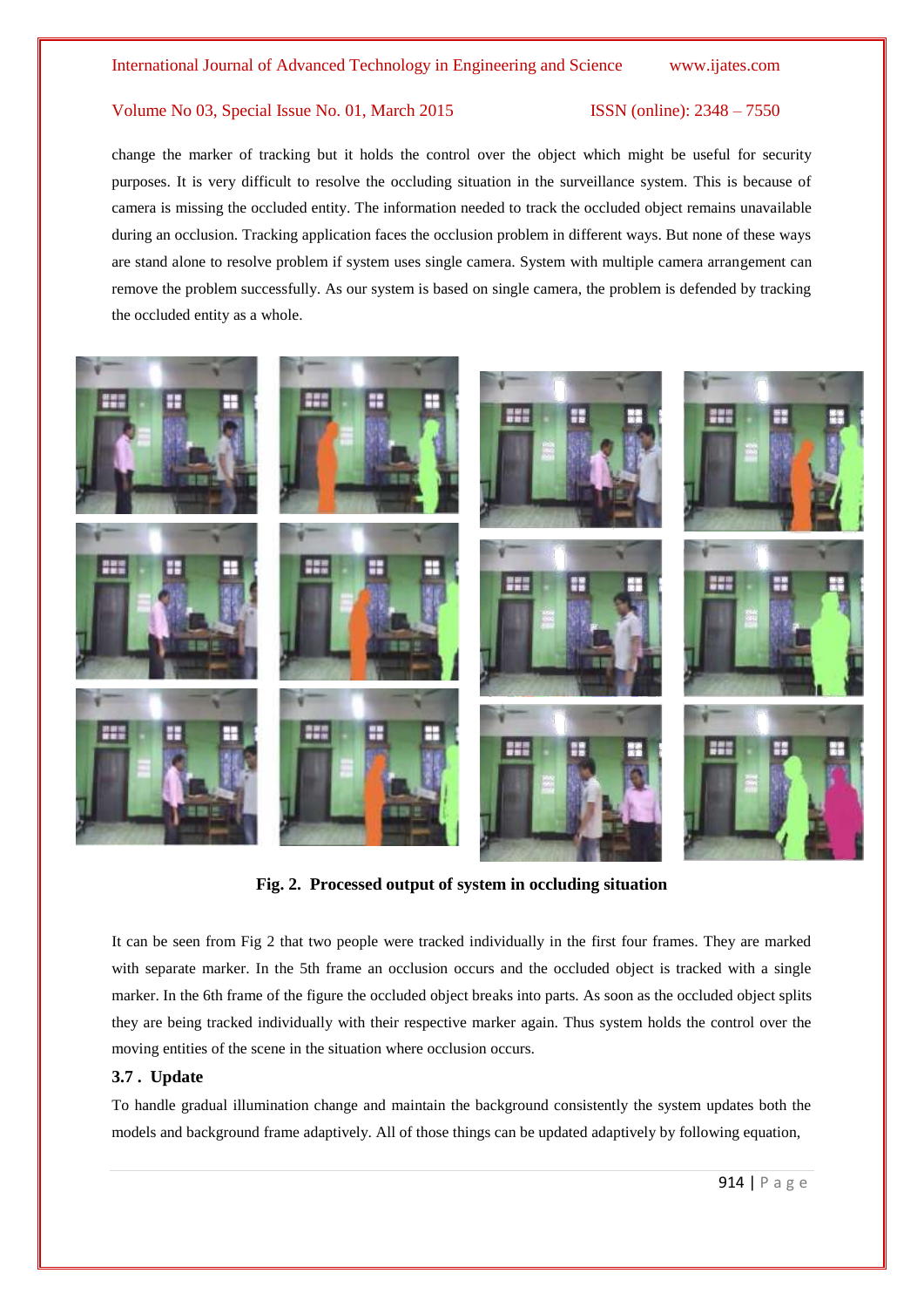$$
obj(t)=\alpha^*obj(t)+(1-\alpha)^*obj(t-1) \tag{6}
$$

Where  $\alpha$  is the updating constant which determines how slowly or rapidly the updating incorporates new value for respective objects. Value of *α* may vary for those three objects namely histogram, correlogram and background frame. Here *t* denotes the current instance of things so *(t-1)* denotes previous.

### **IV. EXPERIMENT RESULT & DISCUSSION**

We have tested our system on various real time video scene and found satisfactory result. A demonstration of the performance of the system on scattered background and untidy lighting condition over the scene in given in Fig 3.



**Fig. 3. Processed frames (1st, 50th, 150th, 198th) of a test video of challenging indoor environment**

This result shows that the system is robust under challenging situation with asymmetric lighting condition over the scene and disturbing background. We can see when the entities turn around after an occlusion, system still holds accurate performance. The system holds the total control over the entities in the scene in any situation A comparison of our system's output and standard CAMSHIFT's tracked output over the video cited in the earlier section is given below in the table. The table shows the displacement error between the ground truth data and CAMSHIFT's result in the second column. Displacement error between ground truth data and developed system's results is showing column titled as Displacement Error in the Table 1. Comparison is shown for 25 frames.

Table 1 shows center location of region of interest (ROI) in each frame from 1 to 25. In the first column given co-ordinates are ground truth data which means actual center location of ROI in image frame. Column named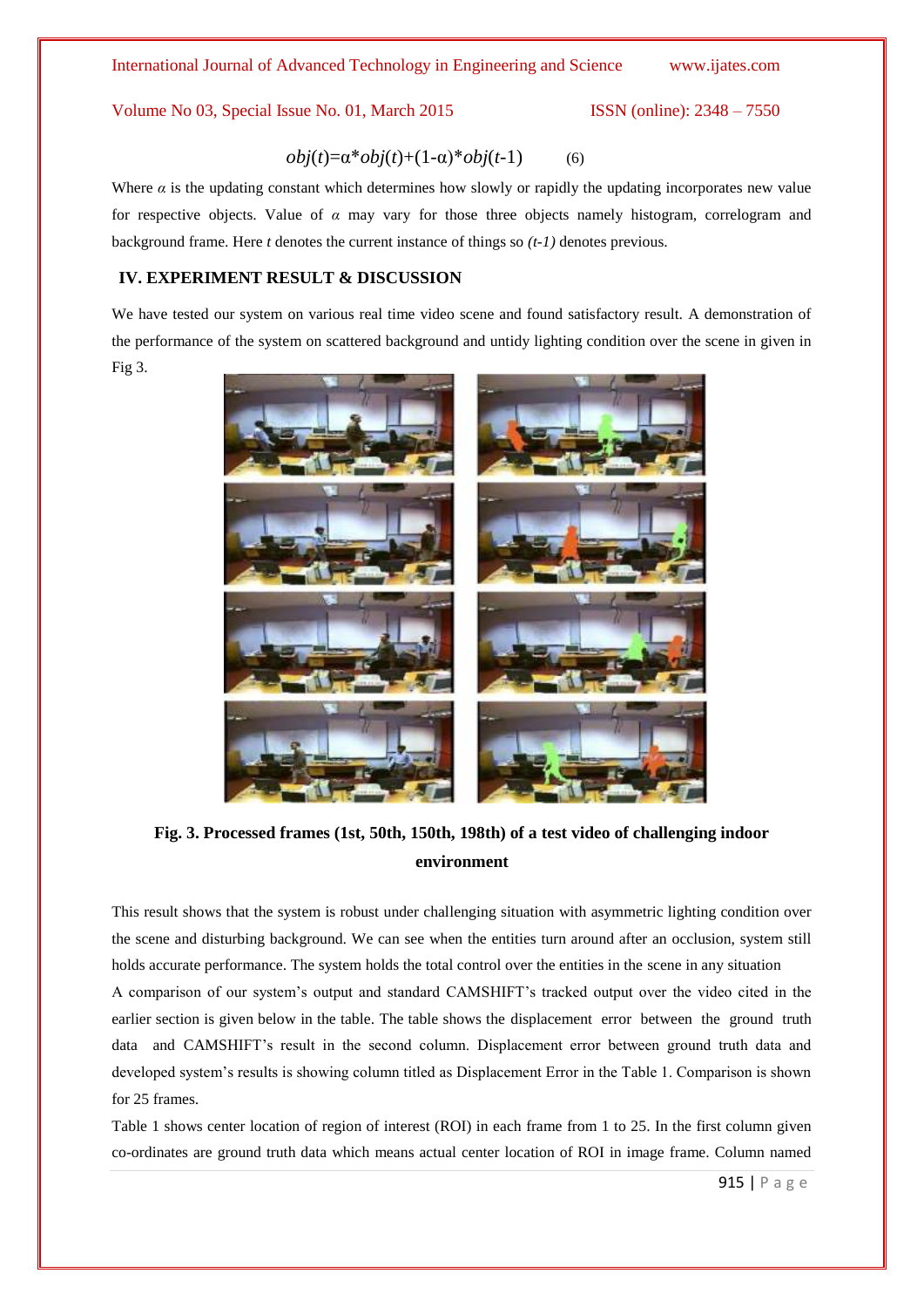gives the co-ordinates gained from CAMSHIFT and displacement error from ground truth data. Column titled System's Results specifies co-ordinates of center of ROI from developed system's output and displacement error with ground truth. From the comparison it can be seen that, our system is giving much better center of ROI with compare to standard CAMSHIFT results.

| Ground            | <b>CAMSHIFT Results</b> |          | System's Results |          |
|-------------------|-------------------------|----------|------------------|----------|
| <b>Truth Data</b> |                         | Displace |                  | Displace |
| $(x, y co-$       | (x, y)                  | ment     | (x, y)           | ment     |
| ordinates)        |                         | Error    |                  | Error    |
| 598, 376          | 596, 368                | 8.25     | 600, 375         | 2.24     |
| 598, 375          | 572, 361                | 29.53    | 596, 375         | 2.00     |
| 593, 376          | 572, 363                | 24.70    | 596, 375         | 3.16     |
| 593, 376          | 568, 363                | 28.18    | 593, 375         | 1.00     |
| 588, 375          | 567, 364                | 23.71    | 593, 375         | 5.00     |
| 581, 375          | 561, 368                | 21.19    | 587, 375         | 6.00     |
| 581, 375          | 554, 367                | 28.16    | 581, 375         | 0.00     |
| 576, 375          | 552, 363                | 26.83    | 581, 375         | 5.00     |
| 572, 375          | 545, 364                | 29.15    | 575, 375         | 3.00     |
| 572, 375          | 541, 365                | 32.57    | 570, 375         | 2.00     |
| 567, 375          | 540, 365                | 28.79    | 570, 375         | 3.00     |
| 566, 375          | 535, 367                | 32.02    | 564, 375         | 2.00     |
| 560, 375          | 535, 367                | 26.25    | 564, 375         | 4.00     |
| 560, 375          | 530, 369                | 30.59    | 558, 375         | 2.00     |
| 554, 375          | 529, 370                | 25.50    | 558, 375         | 4.00     |
| 547, 374          | 526, 371                | 21.21    | 551, 375         | 4.12     |
| 547, 375          | 523, 369                | 24.74    | 545, 374         | 2.24     |
| 541, 375          | 524, 368                | 18.38    | 545, 374         | 4.12     |
| 539, 374          | 523, 370                | 16.49    | 541, 374         | 2.00     |
| 538, 374          | 520, 370                | 18.44    | 537, 374         | 1.00     |
| 536, 373          | 520, 369                | 16.49    | 537, 374         | 1.41     |
| 536, 373          | 518, 368                | 18.68    | 535, 373         | 1.00     |
| 534, 374          | 518, 368                | 17.09    | 535, 373         | 1.41     |
| 534, 373          | 516, 367                | 18.97    | 533, 373         | 1.00     |
| 532, 373          | 516, 367                | 17.09    | 533, 373         | 1.00     |
|                   |                         |          |                  |          |

### **Table 1.Comparision of Data**

#### **V. CONCLUSION AND FUTURE WORK**

In this paper we proposed an appearance based tracking system for tracking human motion from video. Correlogram and histogram based model is used to separate each human and mark them with different marker. The system works efficiently in the indoor environment although it can be appropriated for outdoor environment with a little modification. The performance degradation of the proposed tracking method could have been overlooked in case any rectangular boxes were used as markers of the moving object. But all the moving entities